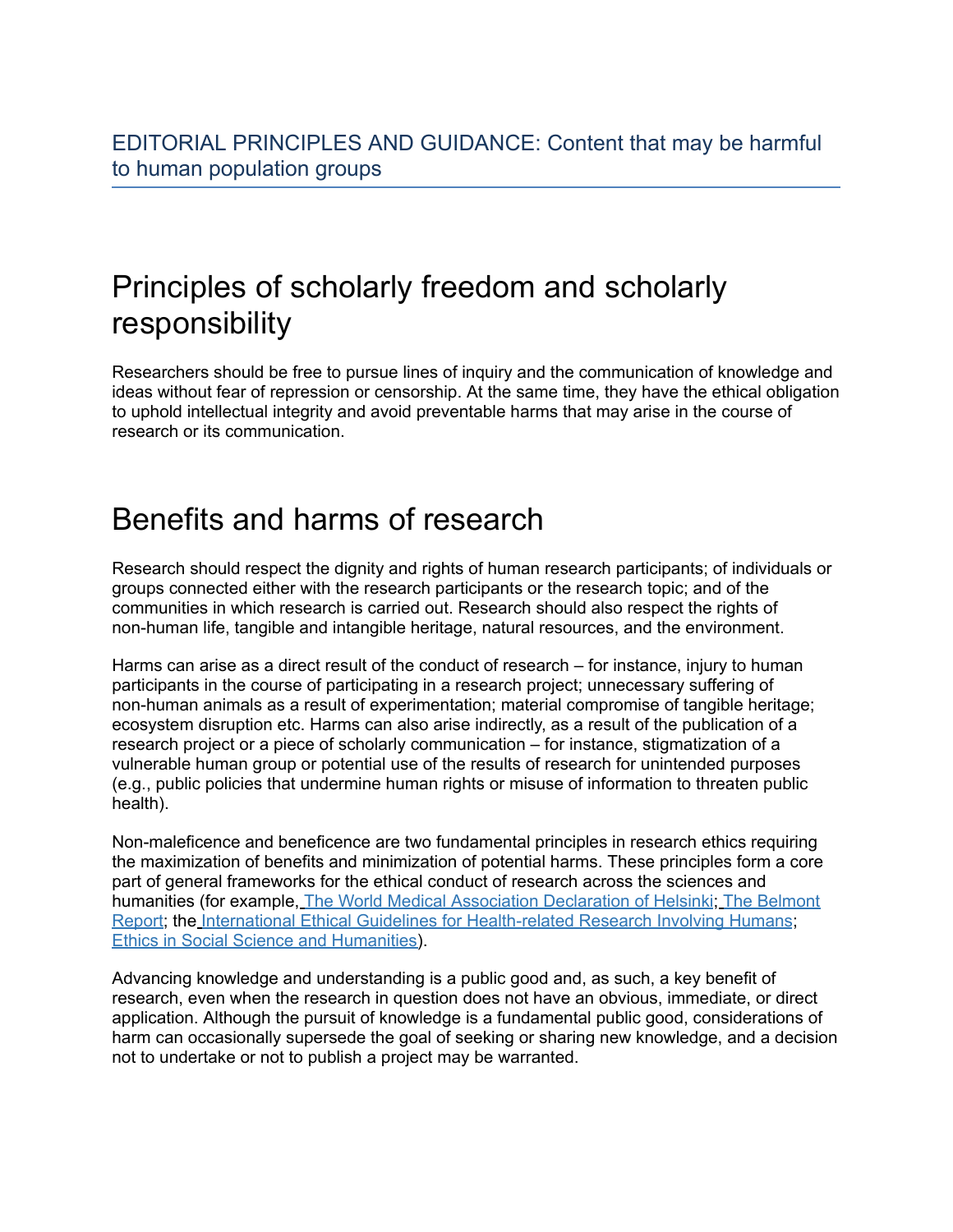Consideration of risks and benefits (above and beyond any institutional ethics review) underlies the editorial process of all forms of scholarly communication in our publications. Editors consider harms that might result from the publication of a piece of scholarly communication, may seek external guidance on such potential risks of harm as part of the editorial process, and in cases of substantial risk of harm that outweighs any potential benefits, may decline publication (or correct, retract, remove or otherwise amend already published content).

# Research on human populations

For studies involving humans categorized by race, ethnicity, national or social origin, sex, gender identity, sexual orientation, religion, political or other beliefs, age, disease, (dis)ability, socio-economic status, or other socially constructed or socially relevant groupings, authors should:

- Explicitly describe their methods of categorizing human populations
- Define categories in as much detail as the study protocol allows
- Justify their choices of definitions and categories, including for example whether any rules of categorization were required by their funding agency
- Explain whether (and if so, how) they controlled for confounding variables (eg socio-economic status, nutrition, environmental exposures) in their analyses

Additionally, we require that all content submitted for publication be respectful of the dignity and rights of individuals and human groups. We expect researchers to have carefully considered the potential implications (including inadvertent consequences) of research on human groups defined by attributes of race, ethnicity, national or social origin, sex, gender identity, sexual orientation, religion, political or other beliefs, age, disease, (dis)ability or other status, to be reflective of their authorial perspective if not part of the group under study, and contextualise their findings to minimize as much as possible potential misuse or risks of harm to the studied groups in the public sphere.

Finally, authors should use inclusive, respectful, non-stigmatizing language in their submitted manuscripts. Authors should ensure that writing is free from stereotypes or cultural assumptions. We recommend avoiding the use of descriptors that refer to attributes such as race, ethnicity, national or social origin, sex, gender identity, sexual orientation, religion, political or other beliefs, age, disease, (dis)ability or other group descriptors unless they are relevant. We advise that authors writing in English follow the guidance on bias-free [language](https://apastyle.apa.org/style-grammar-guidelines/bias-free-language) provided by the American Psychological Association when preparing their manuscripts for submission.

Regardless of content type (research, review or opinion) and, for research, regardless of whether a research project was reviewed and approved by an appropriate institutional ethics committee, editors reserve the right to request modifications to (or correct or otherwise amend post-publication), and in severe cases refuse publication of (or retract post-publication):

I. Content that is premised upon the assumption of inherent biological, social, or cultural superiority or inferiority of one human group over another based on race, ethnicity, national or social origin, sex, gender identity, sexual orientation, religion, political or other beliefs, age, disease, (dis)ability, or other socially constructed or socially relevant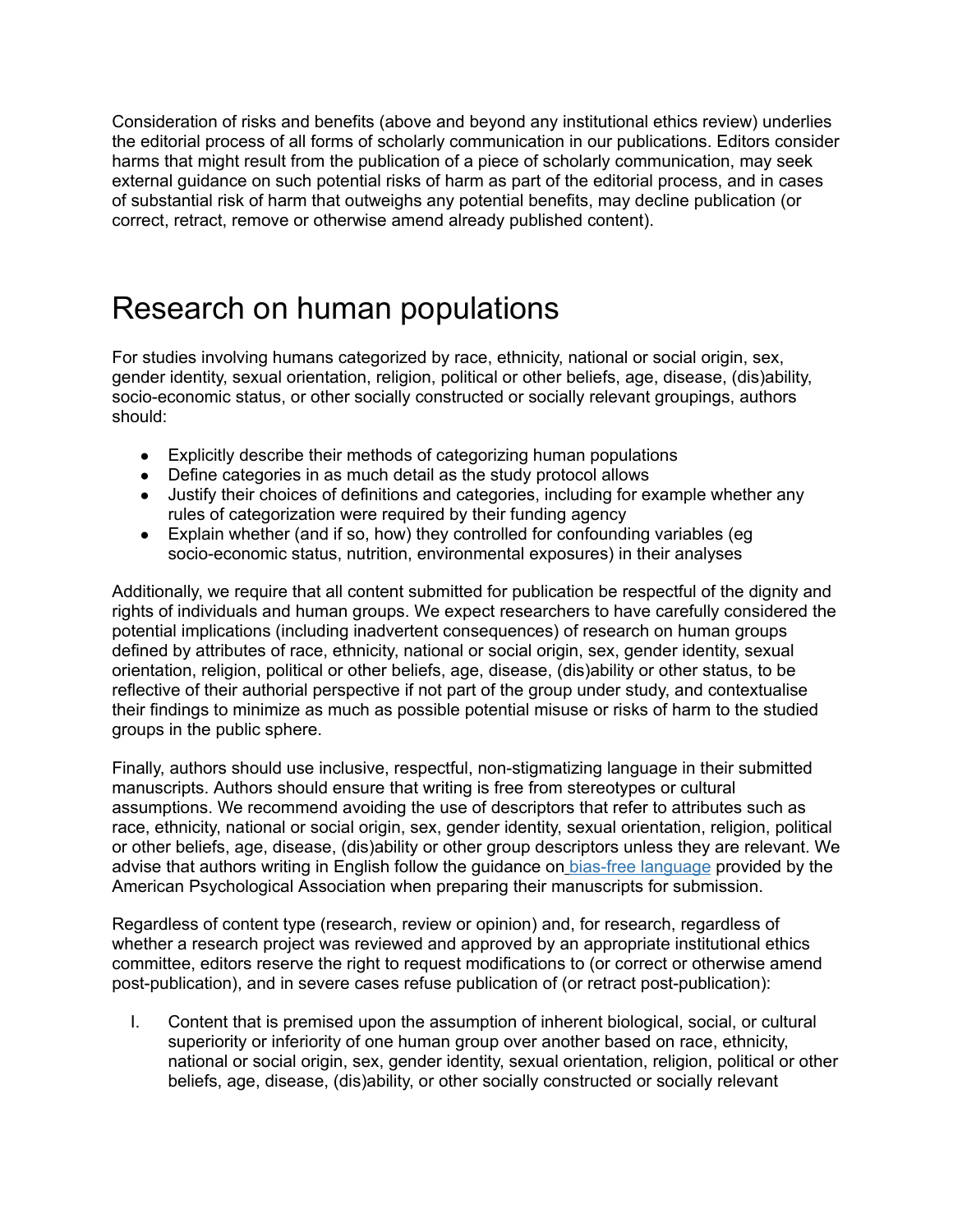groupings (hereafter referred to as socially constructed or socially relevant human groupings).

- II. Content that undermines or could reasonably be perceived to undermine the rights and dignities of an individual or human group on the basis of socially constructed or socially relevant human groupings.
- III. Content that includes text or images that directly or indirectly disparage a person or group on the basis of socially constructed or socially relevant human groupings.
- IV. Submissions that embody singular, privileged perspectives, which are exclusionary of a diversity of voices in relation to socially constructed or socially relevant human groupings, and which purport such perspectives to be generalisable and/or assumed.

For clarity, we define two concepts:

Socially constructed: A social construct or construction is the meaning, notion, or connotation placed on an object or event by a society, and adopted by inhabitants of that society with respect to how they view or deal with the object or event.

Intersectionality: An analytical framework for understanding how aspects of a person's social and political identities combine to create different modes of discrimination and privilege. Although this concept is not a key element of the statement below, it can be a relevant consideration in applying these principles and guidance.

### Race, ethnicity and racism

Race and ethnicity are sociopolitical constructs. Humans do not have biological races, at least based on modern biological criteria for the identification of geographical races or subspecies.

Studies that use the constructs of race and/or ethnicity should explicitly motivate their use. Race/ethnicity should not be used as proxies for other variables – for example, socioeconomic status or income. For studies involving data collected from human participants, researchers should explain:

- who provided the classification terms (the participants, the researchers or third parties);
- what the classification terms are;
- how racial/ethnic identity was determined (by the participants, the researchers or third parties).

Biomedical studies should not conflate genetic ancestry (a biological construct) and race/ethnicity (sociopolitical constructs): although race/ethnicity are important constructs for the study of disparities in health outcomes and health care, empirically established genetic ancestry is the appropriate construct for the study of the biological aetiology of diseases or differences in treatment response. If race/ethnicity are used in the context of disease aetiology due to the unavailability of genetic ancestry data, this should be done with caution and clarification.

Racism is scientifically unfounded and ethically untenable. Editors reserve the right to request modifications to (or correct or otherwise amend post-publication), and in severe cases refuse publication of (or retract post-publication), racist content. Editors use the guiding criteria I-IV in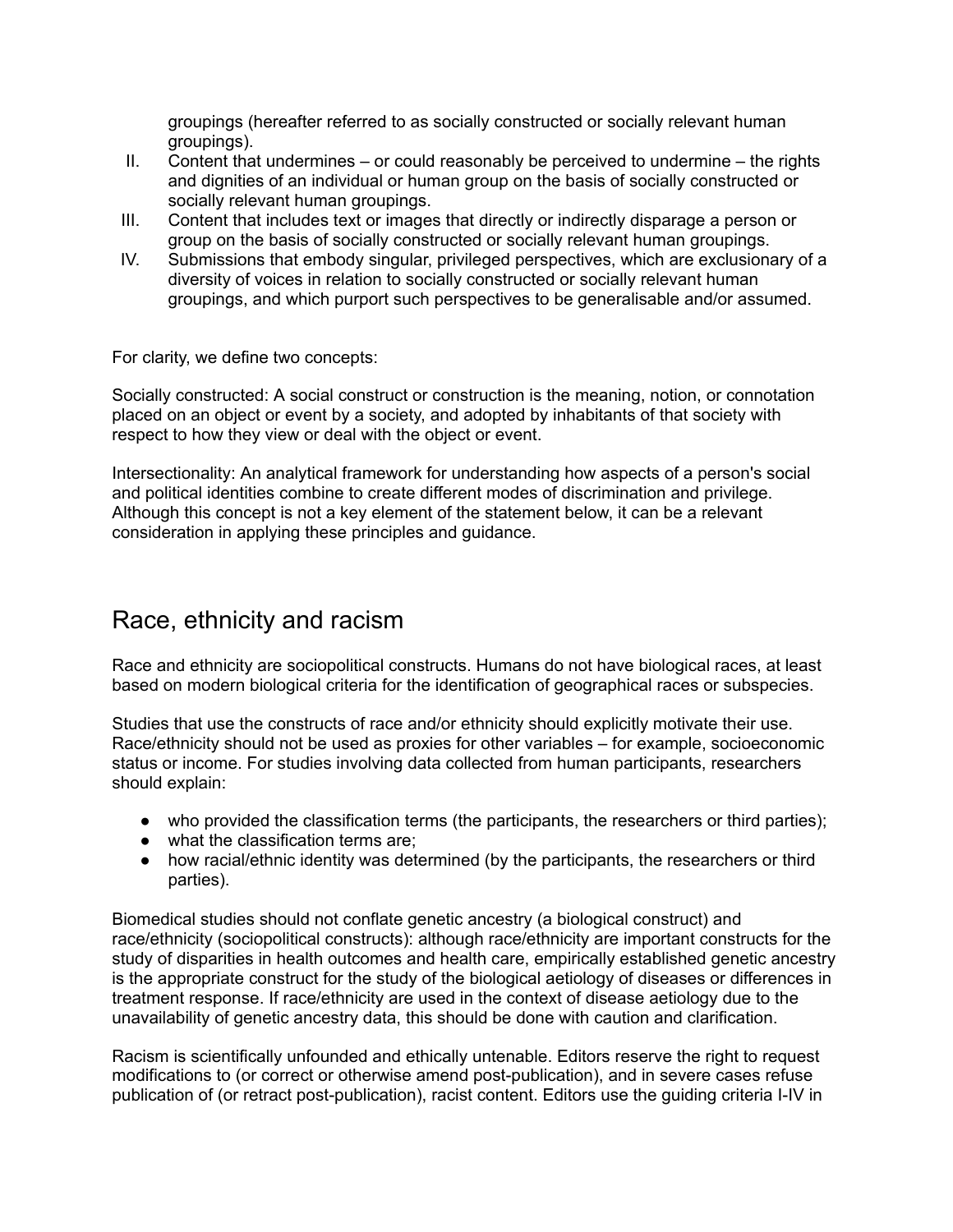the section **Research on human populations** (see above) to identify content that potentially undermines the equal dignity and rights of humans of all races/ethnicities.

### Sex, gender (identity/presentation), and sexual orientation

This section relates to the following types of content:

a) that which is overtly \*about\* sex, gender identity, sexuality and related structural or other (in)equity and

b) that which concerns gender within research and academia, e.g., sexist practises or lack of equitable sex and/or gender balance within specific disciplines

c) that which concerns sexual orientation within research and academia, e.g. anti-LGBTQ practices or inadequate representation of LGBTQ people within specific disciplines

We note that the word 'sexuality' is not included here, but advise that this term requires distinction from 'sex' (as can more often be used in biological, medical, physiological and psychological perspectives).

#### SAGER guidelines

[Research](https://researchintegrityjournal.biomedcentral.com/articles/10.1186/s41073-016-0007-6)ers are encouraged to follow the 'Sex and Gender Equity in Research – SAGER – [guidelines'](https://researchintegrityjournal.biomedcentral.com/articles/10.1186/s41073-016-0007-6) and to include sex and gender considerations where relevant (overview can be found [here](https://www.ease.org.uk/wp-content/uploads/2016/09/Sager.for-web.pdf)).

#### **Working definitions (adopted/adapted from the SAGER guidelines and other sources):**

**Sex** - refers to currently understood biological differences between females and males, including chromosomes, sex organs, and endogenous hormonal profiles. Sex is usually categorized as female or male, although there is variation in the biological attributes that constitute sex.

**Gender -** refers to socially constructed and enacted roles and behaviours which occur in a historical and cultural context and vary across societies and over time. Gender is usually incorrectly conceptualized as a binary (man / woman or feminine/masculine) factor. In reality, there is a spectrum of gender identities and expressions defining how individuals identify themselves and express their gender

**Gender identity -** an individual's conception of self as being a man, woman, masculine, feminine, nonbinary, ambivalent, etc., based in part on physical, psychological and social factors. It is the internal experience of a gender role. There is a broad range of gender identities including, but not limited to, transgender, gender-queer, gender-fluid, non-binary, gender-variant, genderless, agender, nongender, bi-gender, trans man, trans woman, trans masculine, trans feminine and cisgender

**Gender presentation-** how a person publicly expresses or presents their gender identity. This can include behaviour and outward appearance such as dress, hair, make-up, body language and voice. A person's chosen name and pronouns are also common ways of expressing gender. Others perceive a person's gender through these attributes. Another term is "gender expression."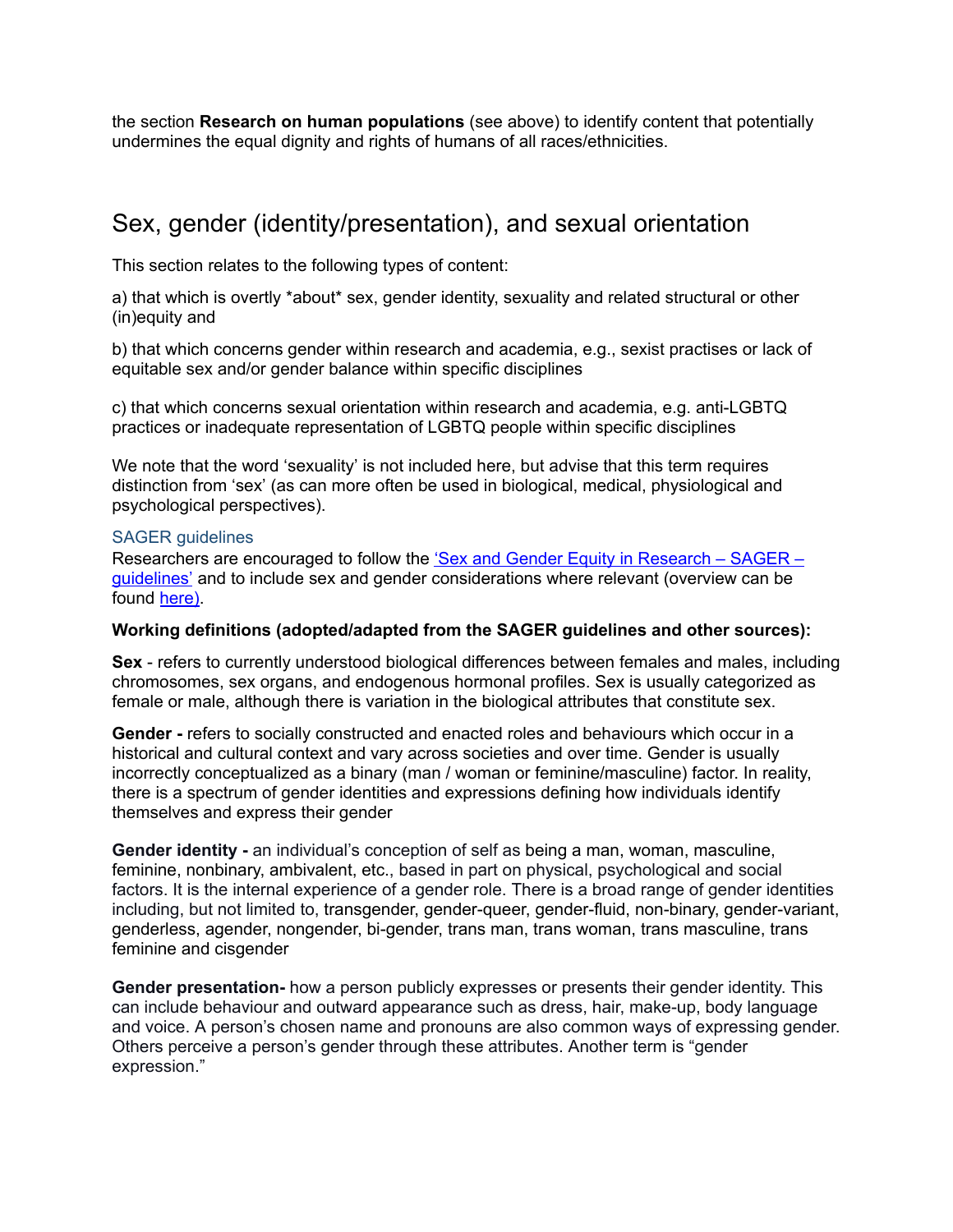"Gender" refers to a set of cultural norms and expectations and not a "biologically defined variable". Such norms are not fixed but evolve across time and space. As such, definitions will require frequent revisiting, as the exercise of defining gender (and sexuality) is under constant flux and evolution, as is the area of study in itself.

The study of differences among individuals and human groups is fundamental for health, peace, equality, justice and better standards of life for all.However, Springer Nature reserves the right to refuse publication of (or to retract, remove, correct , include disclaimers, or otherwise amend) content on consideration of criteria I-IV in the guidance on 'Research on human populations' (see above), specifically:

- I.is premised to draw harmful conclusions that would affect the dignity and rights of the target population based on that population's sex, sexual orientation, gender identity or presentation.
- II.undermines or could reasonably be perceived to undermine the rights and dignities of an individual or human group on the basis of sex, sexual orientation, gender identity, and/or gender expression.
- III.contains sexist, misogynistic and/or anti-LGBTQ+ hate speech that is, speech that directly or indirectly denigrates a person or group on the basis of attributes such as sex, sexual orientation, gender identity, and/or gender presentation, regardless of the author's personal, cultural, religious or political beliefs.
- IV.takes an approach or contains language that disregards, excludes, ignores, or overlooks the intersecting structural inequalities faced by women of color and/or LGBTQ+ people of color.

Regardless of content type (research, review or opinion) and, for research, regardless of whether a research project was reviewed and approved by appropriate ethics specialists, editors may raise with the authors concerns based on these criteria; engage external ethics experts to provide input on such issues as part of the peer review process; or request modifications to (or correct or otherwise amend post-publication), and in severe cases refuse publication of (or retract post-publication) sexist, misogynistic, and/or anti-LGBTQ+ content.

#### Additional considerations for researchers and editors:

- Researchers are encouraged to carefully consider the potential implications (including inadvertent consequences) of research on human groups defined by attributes of sex, sexual orientation, gender identity, and/or gender presentation, and contextualize their findings to minimize as much as possible potential misuse or risks of harm to the studied groups.
- In the practice and publishing of their work, researchers are encouraged to promote gender equality in their academic research which by nature should be grounded on the recognition of merit, competences and creativity, regardless of any other personal feature or orientation [see bibliographic source 11].
- Research that could potentially be utilized to undermine the dignity or rights of individuals or human groups on the basis of sex, sexual orientation, gender identity, and/or gender presentation must have explicitly considered such risk, as well as ways to mitigate it - and this should be reflected in the submitted article.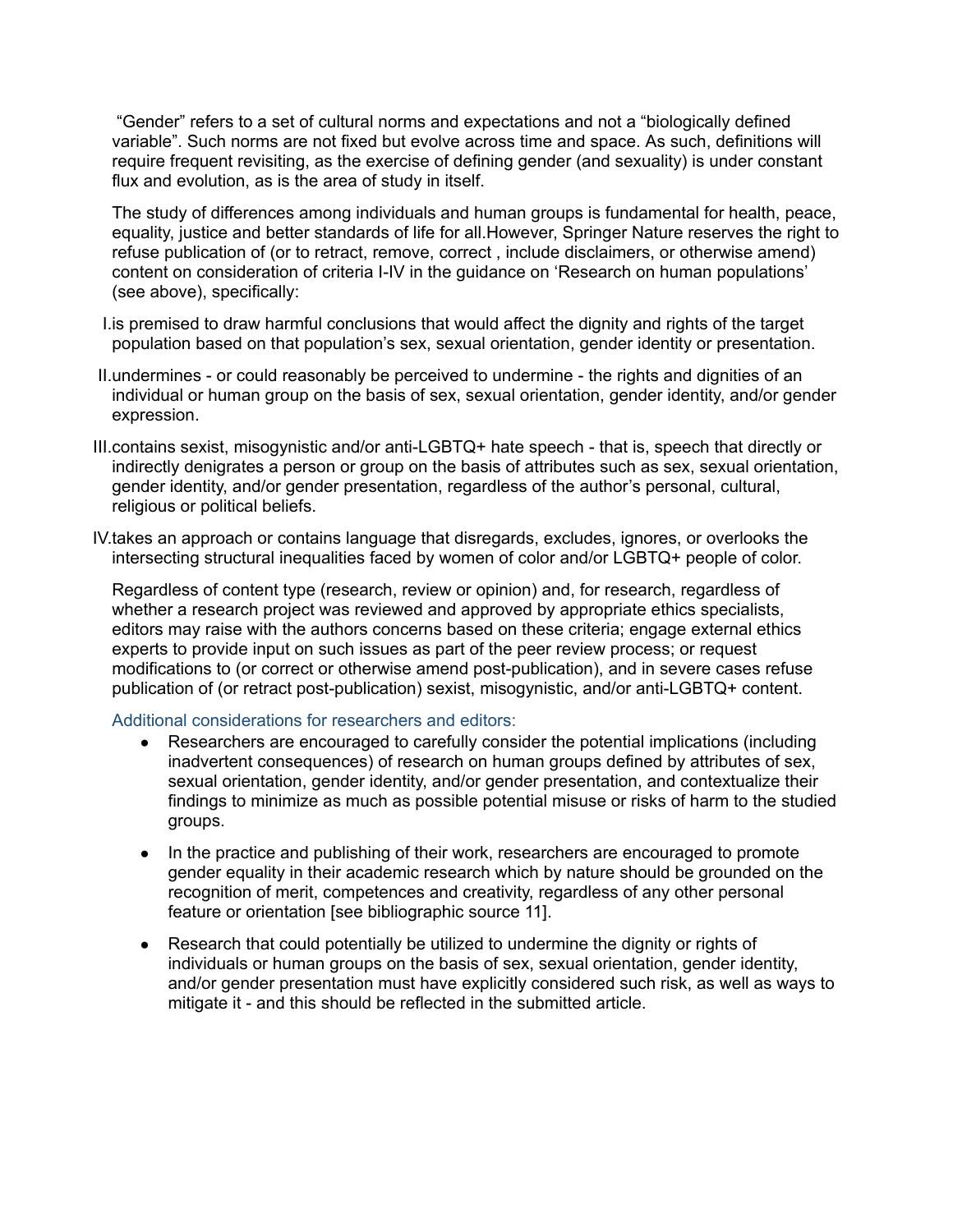## Sources that have informed this guidance

### Benefits and harms of research; Research on human populations

American Anthropological Association (2012) AAA Statement on Ethics. [https://www.americananthro.org/LearnAndTeach/Content.aspx?ItemNumber=22869&navItemNu](https://www.americananthro.org/LearnAndTeach/Content.aspx?ItemNumber=22869&navItemNumber=652) [mber=652.](https://www.americananthro.org/LearnAndTeach/Content.aspx?ItemNumber=22869&navItemNumber=652) Accessed 5 March 2022

American Economic Association (2018) AEA Code of Professional Conduct[.](https://www.aeaweb.org/about-aea/code-of-conduct) <https://www.aeaweb.org/about-aea/code-of-conduct>. Accessed 5 March 2022

American Psychological Association (2017) Ethical Principles of Psychologists and Code of Conduct. <https://www.apa.org/ethics/code>. Accessed 5 March 2022

American Psychological Association (2020) Publication Manual of the American Psychological Association, 7th edn. Chapter 5 – Bias-free language guidelines. American Psychological Association, Washington DC

American Sociological Association (2018) Code of ethics. <https://www.asanet.org/about/governance-and-leadership/code-ethics> . Accessed 5 March 2022

Brennan A, Yeuk-Sze L (2021) Environmental Ethics. In: Zalta EN (ed) The Stanford Encyclopedia of Philosophy[.](https://plato.stanford.edu/archives/win2020/entries/ethics-environmental/)

<https://plato.stanford.edu/archives/win2020/entries/ethics-environmental/>. Accessed 5 March 2022

British Sociological Association (2017) Statement of ethical practice. [https://www.britsoc.co.uk/media/24310/bsa\\_statement\\_of\\_ethical\\_practice.pdf.](https://www.britsoc.co.uk/media/24310/bsa_statement_of_ethical_practice.pdf) Accessed 5 March 2022

Council for International Organizations of Medical Sciences (CIOMS) (2016) International Ethical Guidelines for Health-related Research Involving Humans, 4th edn[.](https://cioms.ch/wp-content/uploads/2017/01/WEB-CIOMS-EthicalGuidelines.pdf) <https://cioms.ch/wp-content/uploads/2017/01/WEB-CIOMS-EthicalGuidelines.pdf>. Accessed 5 March 2022

Council of Europe (1997) Convention for the protection of human rights and dignity of the human being with regard to the application of biology and medicine: Convention on human rights and biomedicine[.](https://www.coe.int/en/web/conventions/full-list/-/conventions/rms/090000168007cf98)

<https://www.coe.int/en/web/conventions/full-list/-/conventions/rms/090000168007cf98>. Accessed 5 March 2022

Cribb R (2003) Ethical regulation and humanities research in Australia: Problems and consequences. Monash Bioeth Rev 23:39-57.

Curtis WM (2016) Hate speech. Encyclopaedia Britannic[a](https://www.britannica.com/topic/hate-speech) <https://www.britannica.com/topic/hate-speech>. Accessed 5 March 2022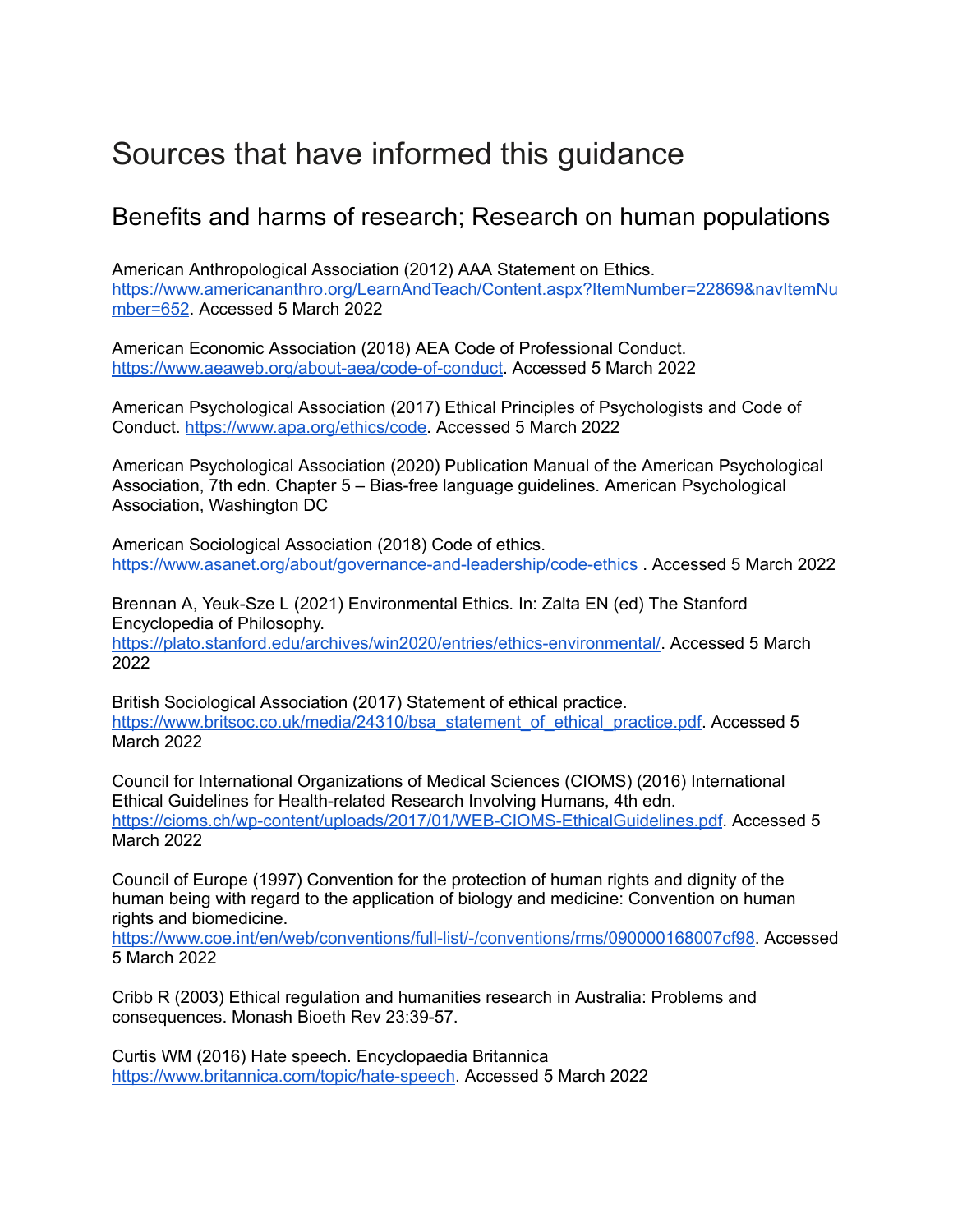Economic & Social Research Council (ESRC) (2015) ESRC framework for research ethics. [https://esrc.ukri.org/files/funding/guidance-for-applicants/esrc-framework-for-research-ethics-20](https://esrc.ukri.org/files/funding/guidance-for-applicants/esrc-framework-for-research-ethics-2015/) [15/](https://esrc.ukri.org/files/funding/guidance-for-applicants/esrc-framework-for-research-ethics-2015/). Accessed 5 March 2022

European Commission (2000). Charter of fundamental rights of the European Union. [https://www.europarl.europa.eu/charter/pdf/text\\_en.pdf.](https://www.europarl.europa.eu/charter/pdf/text_en.pdf) Accessed March 5 2022

European Commission (2013) Ethics for researchers: Facilitating research excellence in FP7 Publications. Office of the European Union, Luxembourg

European Commission (2013) Regulation (EU) No 1291/2013 of the European Parliament and of The Council of 11 December 2013 establishing Horizon 2020 - The framework programme for research and innovation (2014-2020). Official Journal of the European Union L 347/104

European Commission (2018) Ethics in Social Science and Humanities[.](https://ec.europa.eu/info/sites/info/files/6._h2020_ethics-soc-science-humanities_en.pdf) https://ec.europa.eu/info/sites/info/files/6. h2020 ethics-soc-science-humanities en.pdf. Accessed 5 March 2022

European Commission (2019) Horizon 2020 programme guidance: How to complete your ethics self-assessment[.](https://ec.europa.eu/research/participants/data/ref/h2020/grants_manual/hi/ethics/h2020_hi_ethics-self-assess_en.pdf)

[https://ec.europa.eu/research/participants/data/ref/h2020/grants\\_manual/hi/ethics/h2020\\_hi\\_ethi](https://ec.europa.eu/research/participants/data/ref/h2020/grants_manual/hi/ethics/h2020_hi_ethics-self-assess_en.pdf) [cs-self-assess\\_en.pdf](https://ec.europa.eu/research/participants/data/ref/h2020/grants_manual/hi/ethics/h2020_hi_ethics-self-assess_en.pdf). Accessed 5 March 2022

Global Network of WHO Collaborating Centres for Bioethics (2015) Global health ethics: Key issues. [https://apps.who.int/iris/bitstream/handle/10665/164576/9789240694033\\_eng.pdf](https://apps.who.int/iris/bitstream/handle/10665/164576/9789240694033_eng.pdf). Accessed 5 March 2022

International Military Tribunal (1950) Trials of war criminals before the Nuremberg Military Tribunals under Control Council law no. 10. Government Printing Office, Washington, DC

Marsh H, Kenchington R (2004) The role of ethics in experimental marine biology and ecology. J Exp Mar Biol 300:5-14

National Advisory Board on Research Ethics (2009) Ethical principles of research in the humanities and social and behavioural sciences and proposals for ethical review. <http://www.tenk.fi/sites/tenk.fi/files/ethicalprinciples.pdf>. Accessed 5 March 2022

National Committee for Ethics in Social Science Research in Health (NCESSRH) (2000) Ethical guidelines for social science research in health.

<http://www.cehat.org/go/uploads/EthicalGuidelines/ethicalguidelines.pdf>. Accessed 5 March 2022

PLOS ONE. Human subjects research[.](https://journals.plos.org/plosone/s/submission-guidelines#loc-human-subjects-research)

[https://journals.plos.org/plosone/s/submission-guidelines#loc-human-subjects-research.](https://journals.plos.org/plosone/s/submission-guidelines#loc-human-subjects-research) Accessed 5 March 2022

Schroeder D, Chatfield K, Singh M, Chennells R, Herissone-Kelly P (2019) Equitable research partnerships: A global code of conduct to counter ethics dumping. Springer, Cham

Secretariat of the Convention on Biological Diversity (2011) Nagoya protocol on access to genetic resources and the fair and equitable sharing of benefits arising from their utilization to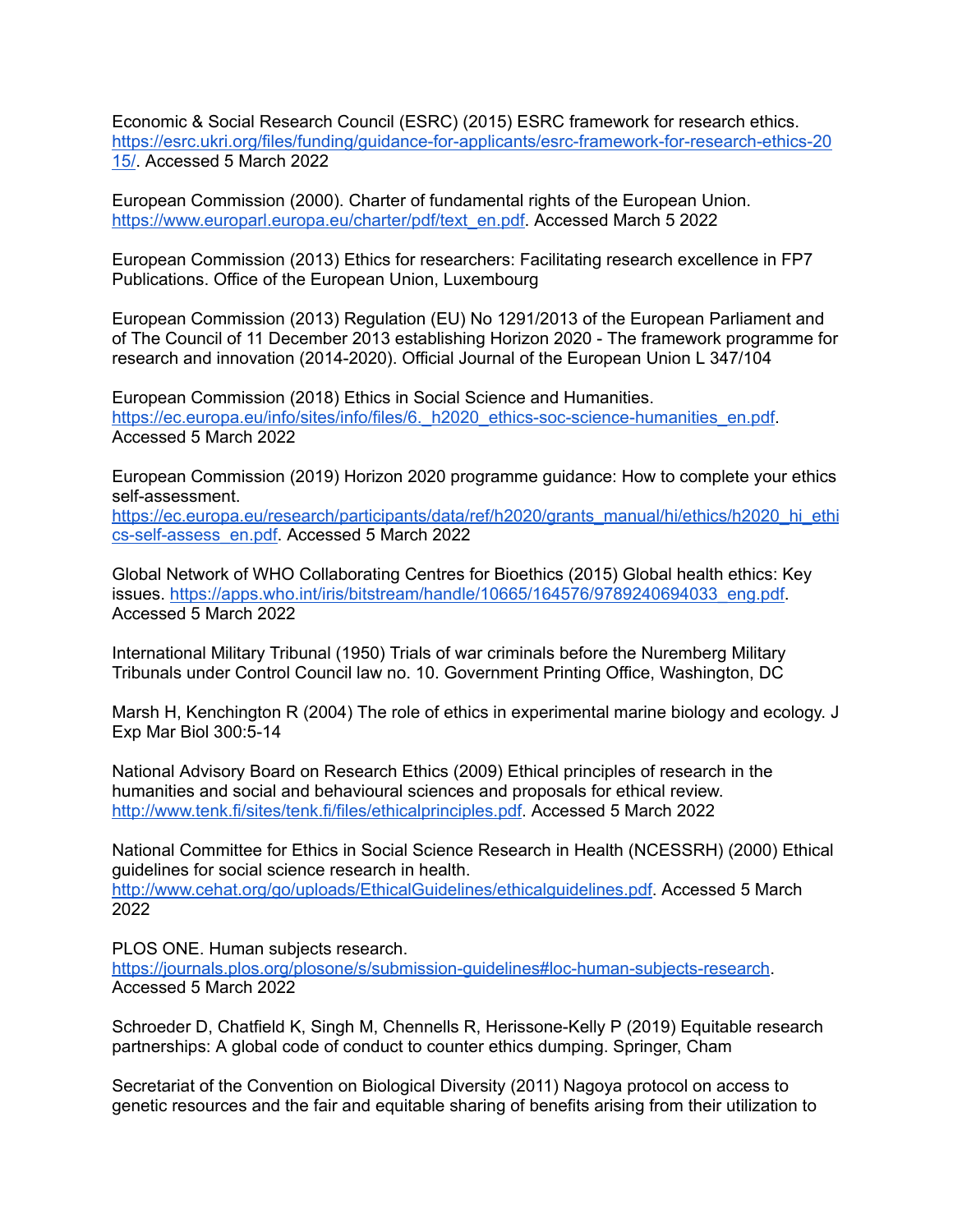the convention on biological diversity: Text and annex. Convention on Biological Diversit[y](https://www.cbd.int/abs/) [https://www.cbd.int/abs/.](https://www.cbd.int/abs/) Accessed 5 March 2022

Shultziner D. (2007) Human dignity: functions and meanings. In: Malpas J., Lickiss N. (eds) Perspectives on human dignity: A conversation. Springer, Dordrecht

Social Research Association (2021) Research ethics guidance [https://the-sra.org.uk/common/Uploaded%20files/Resources/SRA%20Research%20Ethics%20](https://the-sra.org.uk/common/Uploaded%20files/Resources/SRA%20Research%20Ethics%20guidance%202021.pdf) [guidance%202021.pdf.](https://the-sra.org.uk/common/Uploaded%20files/Resources/SRA%20Research%20Ethics%20guidance%202021.pdf) Accessed 5 March 2022

Society for American Archaeology (1996). Principles of Archeological Ethics[.](https://www.saa.org/career-practice/ethics-in-professional-archaeology) [https://www.saa.org/career-practice/ethics-in-professional-archaeology.](https://www.saa.org/career-practice/ethics-in-professional-archaeology) Accessed 5 March 2022

Stenmark CK, Winn NA (2015) Ethics in the Humanities. In: Bretag T. (ed) Handbook of academic integrity. Springer, Singapore

The Linguistic Society of America (2009) Ethics Statement[.](https://www.linguisticsociety.org/sites/default/files/Ethics_Statement.pdf) [https://www.linguisticsociety.org/sites/default/files/Ethics\\_Statement.pdf.](https://www.linguisticsociety.org/sites/default/files/Ethics_Statement.pdf) Accessed 5 March 2022

The Norwegian National Research Ethics Committees (2016) Guidelines for Research Ethics in the Social Sciences, Humanities, Law and Theology. [http://www.enrio.eu/wp-content/uploads/2017/03/guidelines-for-research-ethics-in-the-social-sci](http://www.enrio.eu/wp-content/uploads/2017/03/guidelines-for-research-ethics-in-the-social-sciences-humanities-law-and-theology.pdf) [ences-humanities-law-and-theology.pdf](http://www.enrio.eu/wp-content/uploads/2017/03/guidelines-for-research-ethics-in-the-social-sciences-humanities-law-and-theology.pdf). Accessed 5 March 2022

TRUST (2018) Global Code of Conduct for Research in Resource-Poor Settings[.](https://www.globalcodeofconduct.org/) <https://www.globalcodeofconduct.org/>. Accessed 5 March 2022

UN General Assembly (1948) Universal Declaration of Human Rights[.](https://www.un.org/en/universal-declaration-human-rights/) <https://www.un.org/en/universal-declaration-human-rights/>. Accessed 5 March 2022

UN General Assembly (1972) Declaration of the United Nations Conference on the Human Environment. [http://undocs.org/en/A/CONF.48/14/Rev.1.](http://undocs.org/en/A/CONF.48/14/Rev.1) Accessed 5 March 2022

UN General Assembly (1992) Rio declaration on environment and development[.](https://www.un.org/en/development/desa/population/migration/generalassembly/docs/globalcompact/A_CONF.151_26_Vol.I_Declaration.pdf) [https://www.un.org/en/development/desa/population/migration/generalassembly/docs/globalcom](https://www.un.org/en/development/desa/population/migration/generalassembly/docs/globalcompact/A_CONF.151_26_Vol.I_Declaration.pdf) [pact/A\\_CONF.151\\_26\\_Vol.I\\_Declaration.pdf](https://www.un.org/en/development/desa/population/migration/generalassembly/docs/globalcompact/A_CONF.151_26_Vol.I_Declaration.pdf). Accessed 5 March 2022

United Nations (1945) Charter of the United Nations. [https://www.un.org/en/charter-united-nations/index.html.](https://www.un.org/en/charter-united-nations/index.html) Accessed 5 March 2022

United States (1978) The Belmont Report: Ethical principles and guidelines for the protection of human subjects of research. The Commission, Bethesda, MD

World Archaeological Congress (1990). First Code of Ethics. <https://worldarch.org/code-of-ethics/> Accessed 5 March 2022

World Archaeological Congress (2005) The Tamaki Makau-Rau Accord on the Display of Human Remains and Sacred Objects[.](https://worldarch.org/blog/the-tamaki-makau-rau-accord-on-the-display-of-human-remains-and-sacred-objects/) [https://worldarch.org/blog/the-tamaki-makau-rau-accord-on-the-display-of-human-remains-and-s](https://worldarch.org/blog/the-tamaki-makau-rau-accord-on-the-display-of-human-remains-and-sacred-objects/) [acred-objects/](https://worldarch.org/blog/the-tamaki-makau-rau-accord-on-the-display-of-human-remains-and-sacred-objects/). Accessed 5 March 2022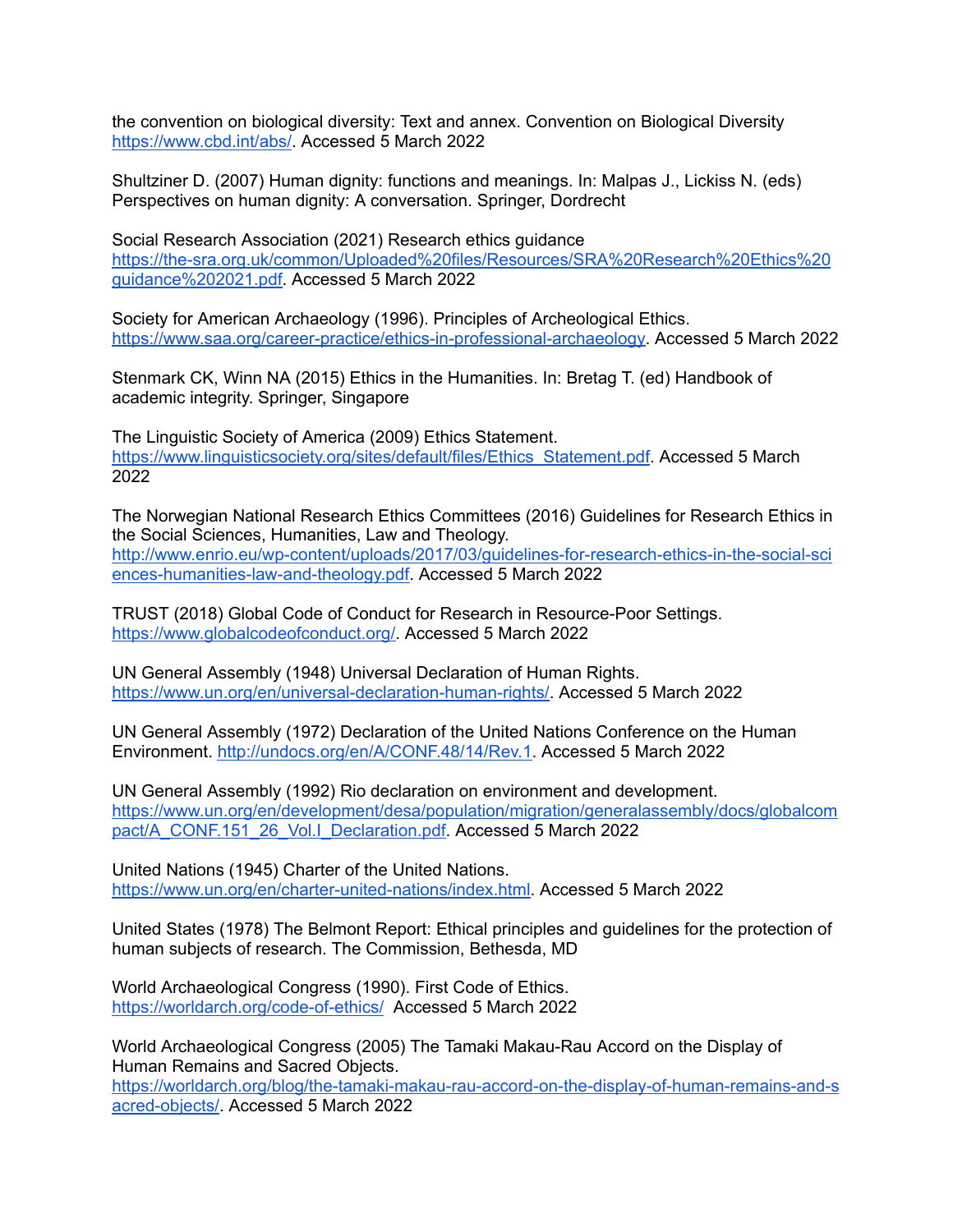World Medical Association (2013) Declaration of Helsinki: Ethical Principles for Medical Research Involving Human Subjects. JAMA 310: 2191–2194

### Race, ethnicity and racism

American Anthropological Association (1998) AAA Statement on Race. [https://www.americananthro.org/ConnectWithAAA/Content.aspx?ItemNumber=2583.](https://www.americananthro.org/ConnectWithAAA/Content.aspx?ItemNumber=2583) Accessed 5 March 2022

Bales K (ed) (2005) Dimensions of racism: proceedings of a workshop to commemorate the end of the United Nations third decade to combat racism and racial Discrimination. [https://www.ohchr.org/documents/publications/dimensionsracismen.pdf.](https://www.ohchr.org/documents/publications/dimensionsracismen.pdf) Accessed 5 March 2022. Paris, 19-20 February 2003

Bonham VL, Green ED, Pérez-Stable EJ (2018) Examining how race, ethnicity, and ancestry data are used in biomedical research. JAMA 320:1533–1534

Bonilla-Silva E (1997) Rethinking racism: toward a structural interpretation. Am Sociol Rev 62:465-480

Christiansen SL, Iverson C, Flanagin A, et al. (2020) AMA manual of style: A guide for authors and editors, 11th ed. Oxford University Press

Collins F (2004) What we do and don't know about 'race', 'ethnicity', genetics and health at the dawn of the genome era. Nat Genet 36:S13–S15

European commission against racism and intolerance (2017) ECRI general policy recommendation no. 7 on national legislation to combat racism and racial discrimination[.](https://rm.coe.int/ecri-general-policy-recommendation-no-7-revised-on-national-legislatio/16808b5aae) [https://rm.coe.int/ecri-general-policy-recommendation-no-7-revised-on-national-legislatio/16808](https://rm.coe.int/ecri-general-policy-recommendation-no-7-revised-on-national-legislatio/16808b5aae) [b5aae.](https://rm.coe.int/ecri-general-policy-recommendation-no-7-revised-on-national-legislatio/16808b5aae) Accessed 5 March 2022

Flanagin A, Frey T, Christiansen SL et al. (2021) Updated Guidance on the Reporting of Race and Ethnicity in Medical and Science Journals. JAMA 326:621-627

Farkas L (2017). Data collection in the field of ethnicity. Publications Office of the European Union, Luxembourg

Groos M, Wallace M, Hardeman R, Theall KP. (2018) Measuring inequity: a systematic review of methods used to quantify structural racism. J Health Dispar Res Pract 11:190-206

Haslam N., Rothschild L., Ernst D. (2000). Essentialist beliefs about social categories. Br. J. Soc. Psychol. 39:206–249

International Committee of Medical Journal Editors (2019). Recommendations for the Conduct, Reporting, Editing and Publication of Scholarly Work in Medical Journals, http://www.icmje.org/icmje-recommendations.pdf. Accessed 5 March 2022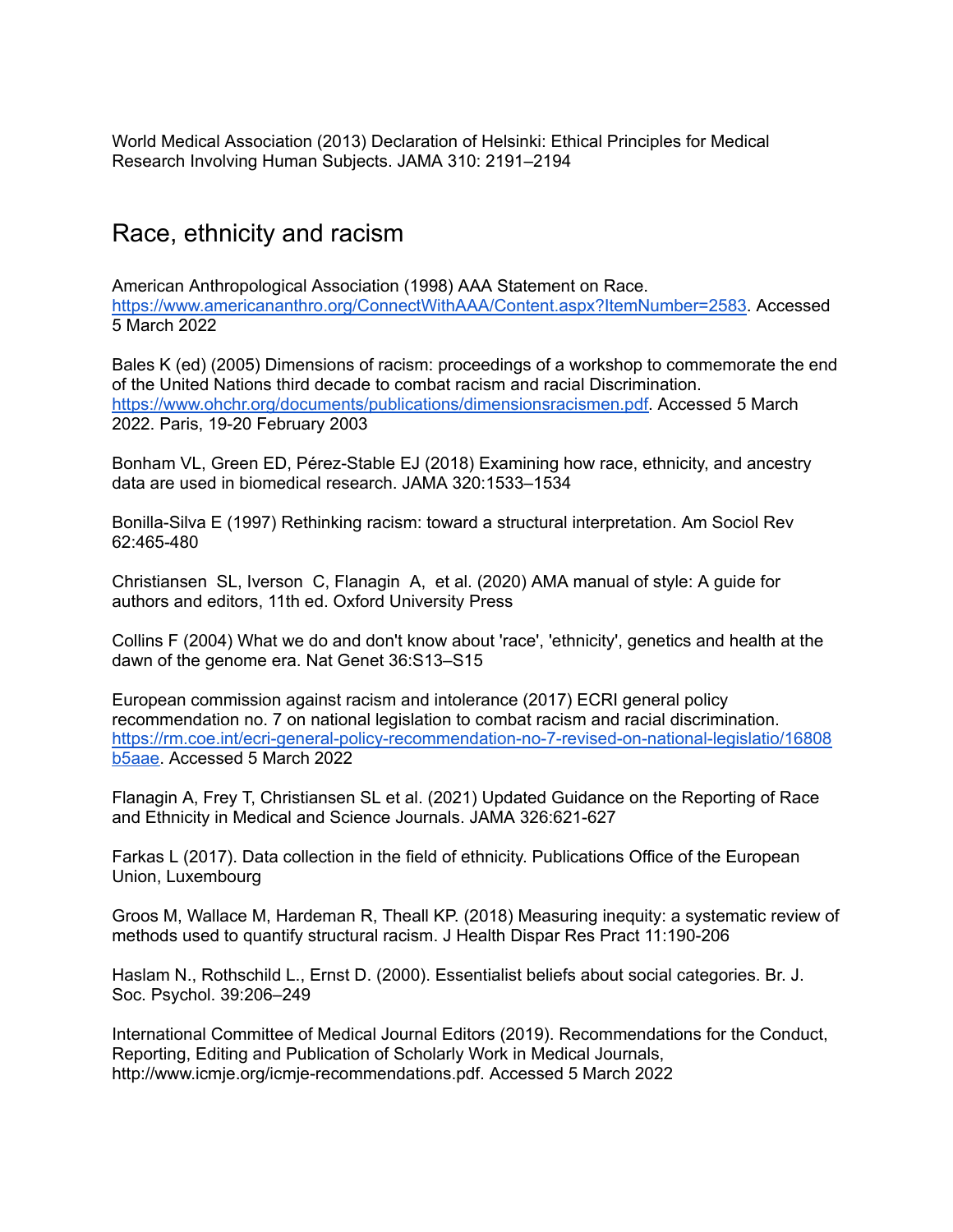Kaplan JB, Bennett T (2003) Use of race and ethnicity in biomedical publication. JAMA 289:2709-2716

Makkonen T (2016) European handbook on equality data: 2016 revision. Publications Office of the European Union, Luxembourg

Morning A (2008) Ethnic classification in global perspective: A cross-national survey of the 2000 census round. Popul Res Policy Rev 27:239–272

Race, Ethnicity, and Genetics Working Group (2005). The use of racial, ethnic, and ancestral categories in human genetics research. Am J Hum Genet 77:519-532

Shields AE, Fortun M, Hammonds EM, King, PA, Lerman C, Rapp R, Sullivan PF (2005) The use of race variables in genetic studies of complex traits and the goal of reducing health disparities: A transdisciplinary perspective. Am Psychol 60: 77–103

The Associated Press (2020) AP Stylebook, 55<sup>th</sup> edn. <https://www.apstylebook.com/>. Accessed 5 March 2022

UN General Assembly (1965) International convention on the elimination of all forms of racial Discrimination. [https://www.ohchr.org/en/professionalinterest/pages/cerd.aspx.](https://www.ohchr.org/en/professionalinterest/pages/cerd.aspx) Accessed 5 March 2022

Workshop on the Use of Race and Ethnicity in Genomics and Biomedical Research - Meeting Report (2016)

[https://www.genome.gov/Pages/About/IRMinorities/2016\\_Oct\\_Workshop\\_Summary\\_and\\_Them](https://www.genome.gov/Pages/About/IRMinorities/2016_Oct_Workshop_Summary_and_Themes.pdf) [es.pdf.](https://www.genome.gov/Pages/About/IRMinorities/2016_Oct_Workshop_Summary_and_Themes.pdf) Rockville, Maryland, October 24-25, 2016

### Sex, gender (identity/presentation), and sexual orientation

Butler J (1990) Gender trouble: feminism and the subversion of identity. Routledge, New York

Crenshaw K (2016) On intersectionality. Keyonote address at Women of the World Festival (WOW) 2016. <https://www.youtube.com/watch?v=-DW4HLgYPlA>

Curtis WM (2016) Hate speech. Encyclopedia Britannic[a](https://www.britannica.com/topic/hate-speech) <https://www.britannica.com/topic/hate-speech>. Accessed 5 March 2022

European Commission. "Gender Equality Strategy: Achievements and key areas for action." [https://ec.europa.eu/info/policies/justice-and-fundamental-rights/gender-equality/gender-equality](https://ec.europa.eu/info/policies/justice-and-fundamental-rights/gender-equality/gender-equality-strategy_en) [-strategy\\_en](https://ec.europa.eu/info/policies/justice-and-fundamental-rights/gender-equality/gender-equality-strategy_en). Accessed 5 March 2022

GLAAD (2019) GLAAD media reference guide — terms to avoid. https://www.glaad.org/reference/offensive. Accessed 5 March 2022

Global Citizen. "There's Finally an Internationally Agreed Upon Definition of Sexism. Here's Why That Matters."